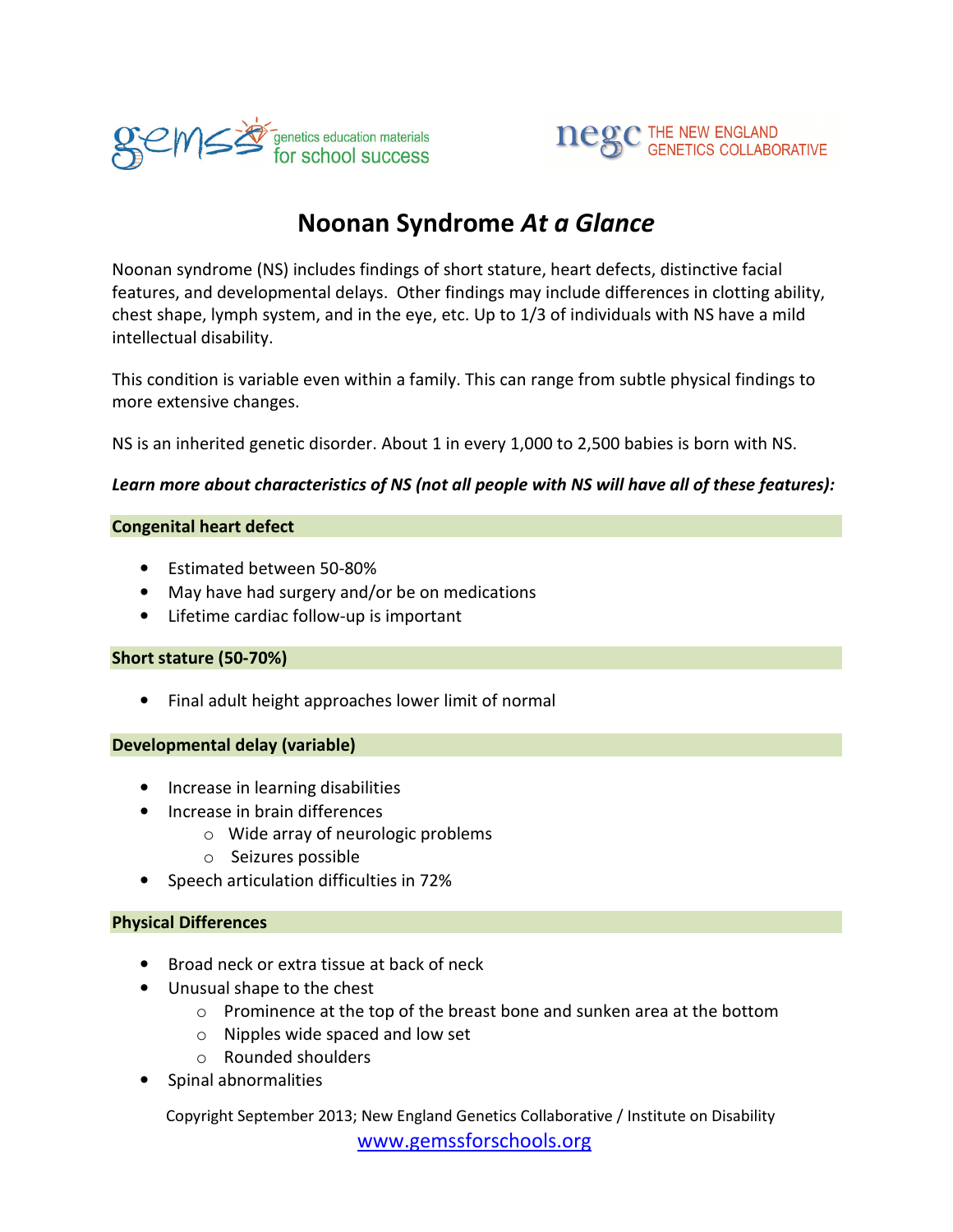- o Scoliosis (10-15%)
- o Less common spinal differences such as kyphoscoliosis (hunchback), spina bifida, and changes in vertebrae and ribs
- Clubfoot 10-15%
- Ability to hyperextend at the elbow
	- o Abnormal forearm angles found in more than >1/2 males and females.

### Facial Features

- Low set ears
- Pale blue or blue green irises
	- o Iris is typically lighter in color
- Wide spaced eyes with epicanthal folds (extra fold at the inner part of the eye lid) and thick or droopy eyelids
- Lack of affect or expression

### Skin Differences

- Problems affecting color and texture of the skin
	- o Lotions or short courses of topical steroids help dry skin
	- o Avoid long hot baths, perfumed soaps, and dry atmosphere
- May have curly, coarse, or sparse hair

### Coagulation (blood clotting) problems

- Specific testing will identify the problem and treatment if necessary.
- May include bruising or nose bleeds, bleeding with surgery
- Avoid aspirin unless documented that they don't have coagulation defects

#### Dental Issues

• Poor bite in 50-66%

### Lymphatic dysplasia (difficulty with the lymph system which drains excess fluid from the body and helps fight infection)

- May be in one area or widespread,
- May be before or after birth
- Overall incidence in all age groups is 20%
- Lymphedema in the arms or legs is the most common
	- $\circ$  Typically resolves in first few years of life.
	- o Adolescents and adults can also develop peripheral lymphedema

### Ocular (eyes) (95%)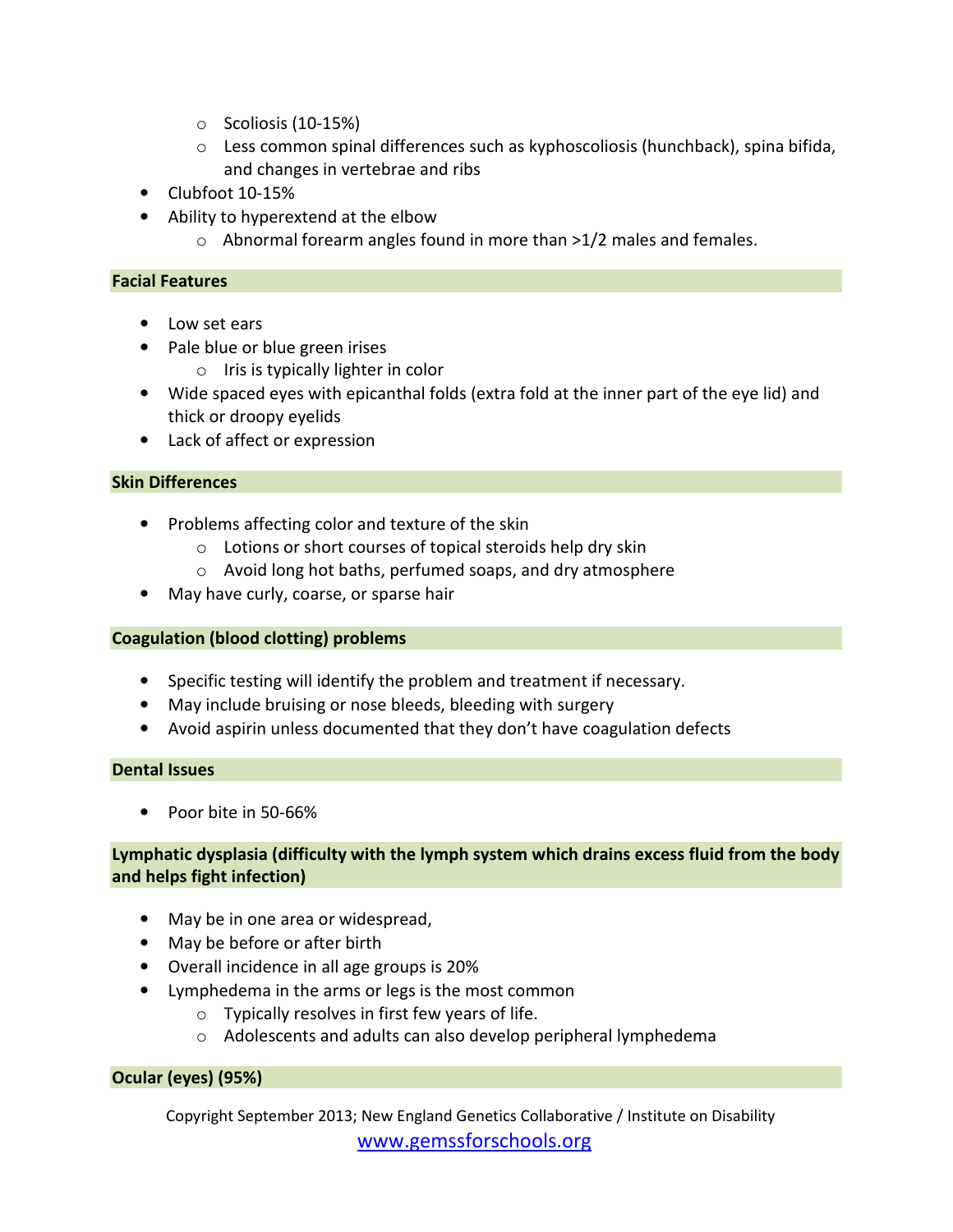- Strabismus/crossed eyes
- Refractive errors
- Amblyopia
- Nystagmus (rhythmic movement of the eyes from side to side)

### Renal (kidney) abnormalities

- Present in about 11% and are generally minor
- Kidney swelling is most common

### Puberty may be delayed

- Male puberty and fertility may be normal, delayed (about age 13.5-14.5), or inadequate
- Female puberty may be delayed
	- o Mean age of first period is 13-14 years
	- o Normal fertility typically

# Things to Think About in the Classroom

## 1. Medical/Dietary Needs

## What you need to know

The list of possible medical problems in NS may be quite extensive. However, each individual usually has only some of these problems. Also, the severity of any one of these medical problems varies widely between individuals. Therefore, it is important to ask the parents about the medical issues in their child.

- School age children with NS may have annual doctor and specialist visits to monitor medical conditions.
- Do not give aspirin as it may cause bleeding problems in children who have the coagulation problems.
- It is important to let parents know if the child has headaches or any other neurological symptom, as this may be indicative of an underlying cause.

Recommended screening:

- Annual physical
- Annual eye exam
- Regular developmental assessment of children
- Cardiovascular monitoring in some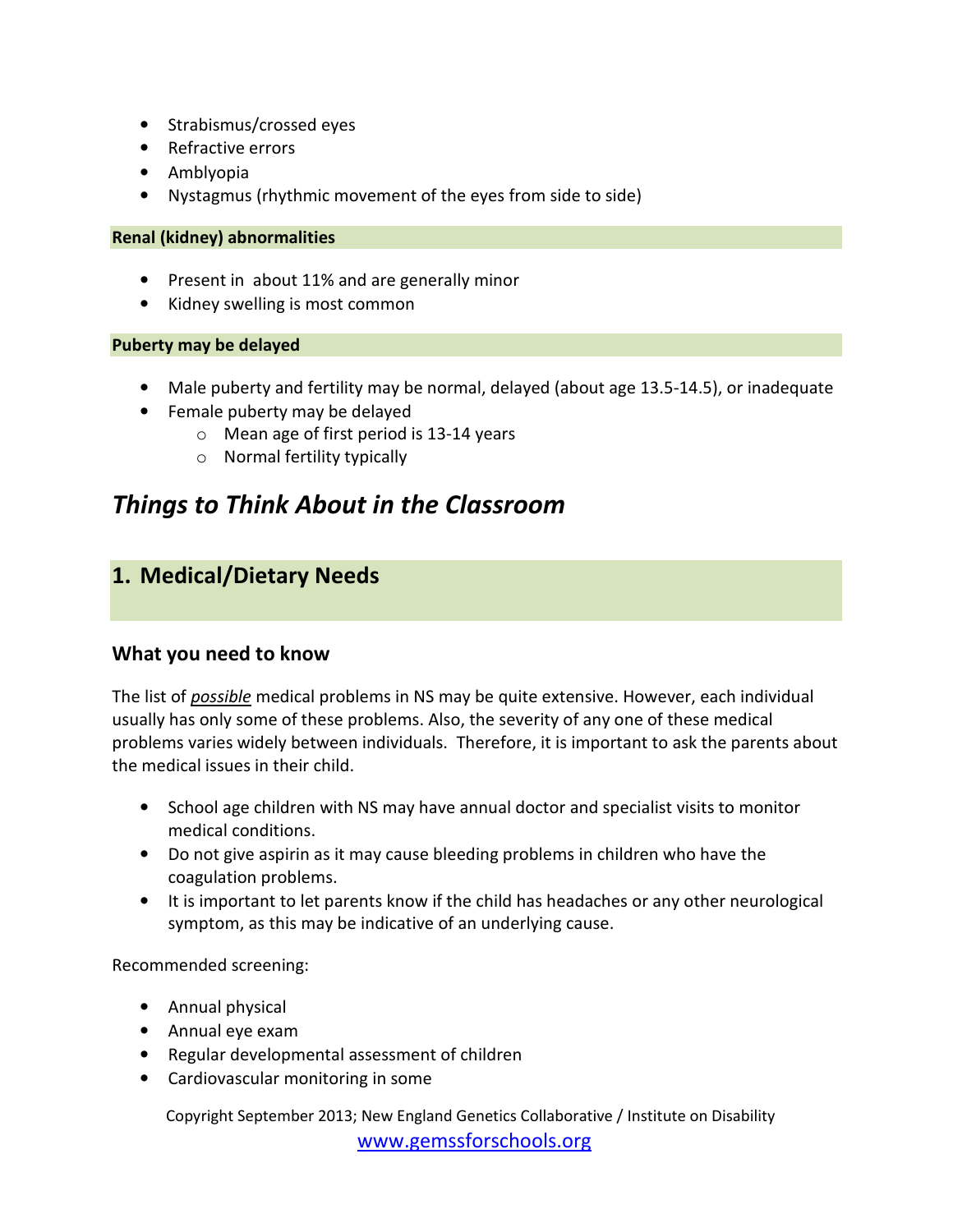No special diet is required for NS, although a well-balanced diet is important.

For additional information regarding management please see these guideline:

- "Noonan Syndrome: Clinical Features, Diagnosis, and Management Guidelines" from the American Academy of Pediatrics (Pediatrics, Sept. 2010) http://pediatrics.aappublications.org/content/126/4/746.full.pdf
- "Management of Noonan Syndrome, a Clinical Guideline" from Dyscerne and other partners http://www.dyscerne.org/dysc/digitalAssets/0/265\_Noonan\_Guidelines.pdf

## What you can do

- A yearly check-up and studies as needed should occur in the child's Medical Home (their primary care office).
- Notify the parents of any pain or changes in energy level.
- Be aware of unusual changes in behavior or mood. Notify parents.
- Be aware of any academic, social, behavioral changes. Contact parents when differences are noticed.

## 2. Education Supports

It is important to have HIGH EXPECTATIONS for learning for children who have Noonan syndrome.

### What you need to know

- Most children with NS have normal intelligence, but 10-40% require special education supports. Even in individuals with NS who have normal intelligence, their IQ is about 10 points lower than unaffected family members.
- Most children will perform well in typical education settings. It is important to identify their strengths and challenges.
- In adolescence, consider vocational needs. This can include: assessing cognitive strengths and weakness, teaching adaptive behavior, and teaching daily living skills as needed.

#### Motor development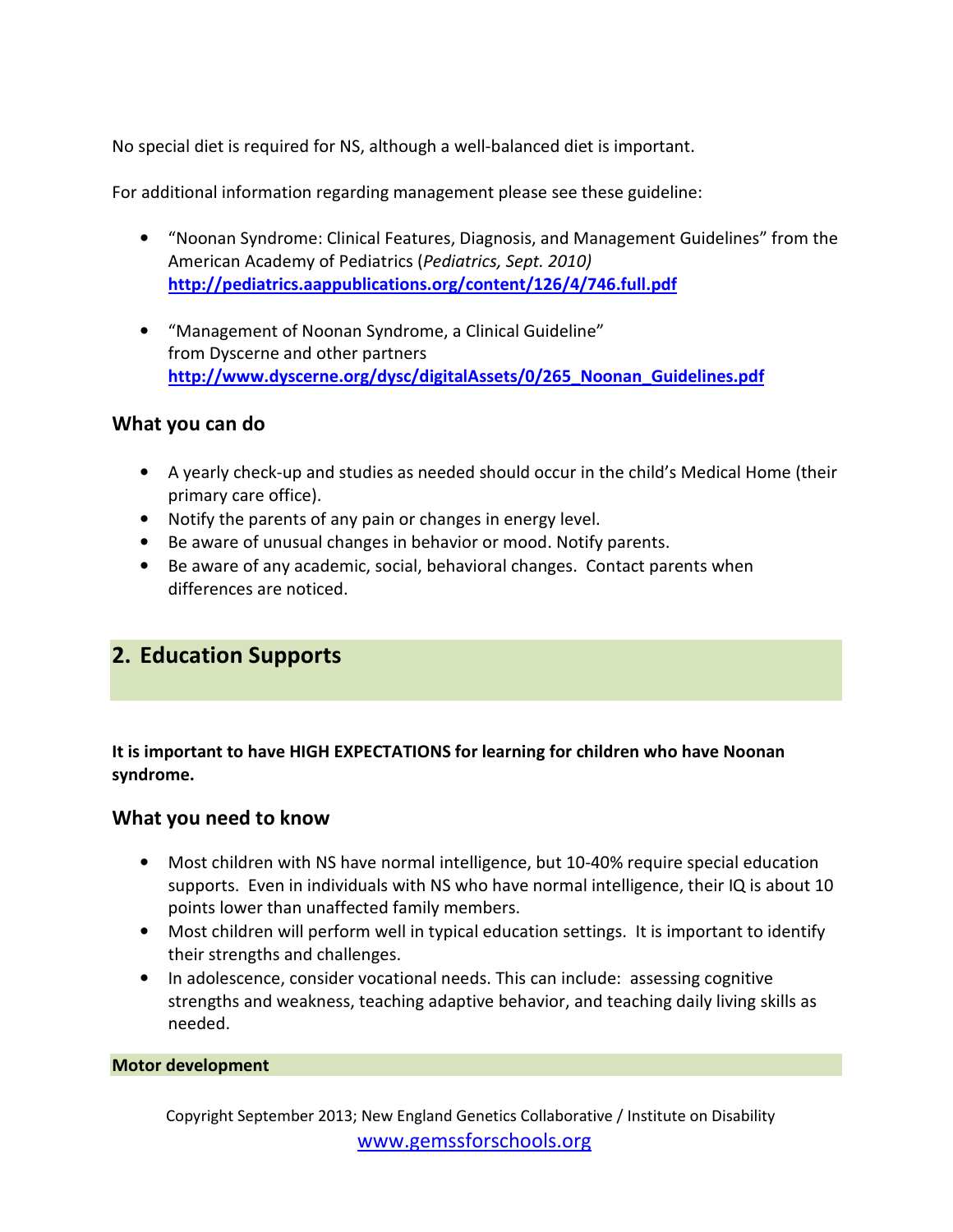Motor development may be delayed. This is due to a combination of overly flexible joints and low muscle tone.

- May have a higher rate of clumsiness and coordination
- Physical and occupational therapy may help gross motor and fine motor skills
- Motor issues may lead to poor sitting posture and difficulties with balance
- Short stature may affect positioning
- Activities that require good hand eye control (i.e. writing , drawing and painting) may present difficulties
- Pencil and tool skills may be weak due to poor motor control and difficulty with coordination

### Verbal / Language Challenges

- Language difficulties are common and may lead to reading and spelling difficulties.
- Individuals with NS may have signs of developmental disorders such as dyspraxia, dyslexia, ADHD, autism spectrum disorder (ASD).
- Executive function, concentration, attention, impulsivity, short-term memory, receptive language, repetitive behaviors, dislike of change, and visual/spatial abilities may be evident
- Verbal performance is typically lower than nonverbal performance.
	- o May have difficulty cognitively with reasoning.
	- o Articulation problems are common. However, most (72%) respond well to speech therapy.
	- $\circ$  Language delay may be related to hearing loss, perceptual motor, or articulation deficiencies.

#### Learning, attention, and memory problems

- Problems with sustaining attention, switching tasks
- Abstract language and concepts can be difficult to grasp
- Metaphors may be rarely used or understood
- Instructions may be heard but not retained long enough for action
- Difficulty with integration skills, working memory, and episodic memory

#### Dyslexia

Possible signs of dyslexia include difficulty:

- Moving to the rhythm of music
- Remembering content of stories
- Understanding left to right
- Trouble with visual/spatial concepts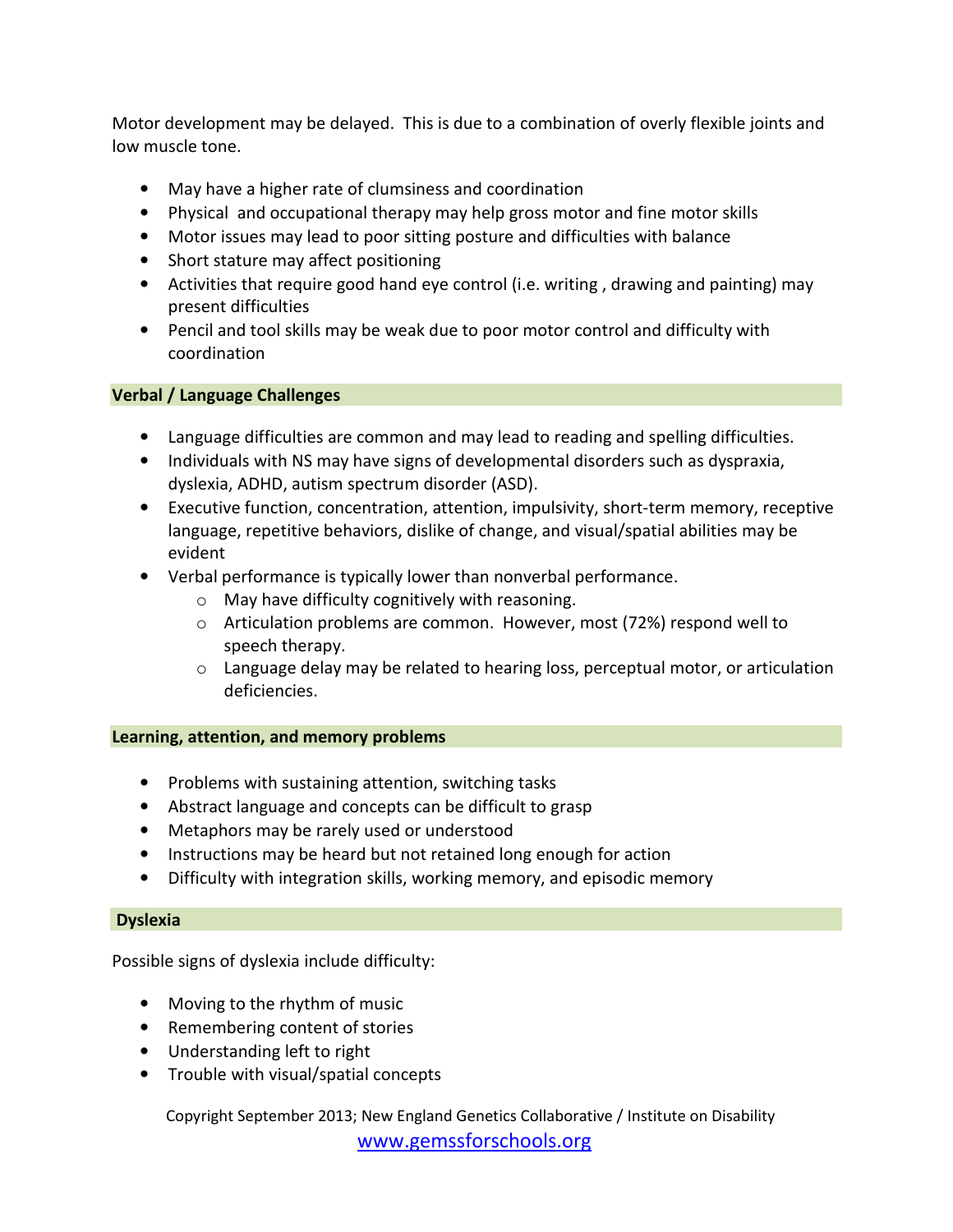- Coordinating movement (skipping is hard)
- Choosing correct words or reversing words
- Writing may use reversed letters, words, and/or numbers
- Proofing their own written work
- Understanding time
- Understanding seasons

#### Executive Function Challenges

- Executive function issue affect planning, thinking flexibly, and understanding the abstract.
- May struggle to remember, process, and organize information efficiently.
	- o This can lead to problems in math and reading.
- Executive function is based on a group of related cognitive and behavioral skills. They are responsible for goal directed activity including:
	- o Attention
	- o Short term memory
	- o Planning and organization
	- o Behavioral inhibition
	- o Social interactions

## What you can do

#### Interventions for visual-spatial and visual-motor development

- Ensure appropriate seating and positioning
- Make sure desk fits
- Storage and lockers are right size and height
- Occupational therapy may be useful; OT may be needed to make changes due to short stature
- Physical therapy and/or education may help motor skill development
- Modify copying, for example, provide a copy of teacher's or other student's notes
- Provide simple overview or summary before lesson
- Provide clear tests that are as simple as possible with only a few problems on a page. Graph paper may help especially in math problems
- Use lined paper to help place written responses on the sheet
- Allow extra time on work, and limit written homework
- Practice tracing shapes and copying pictures
- Provide feedback as they may not be aware of mistakes
- Use verbal descriptions to reinforce visual information
- May have difficulty matching shapes and sizes
	- o Puzzles may be challenging

Copyright September 2013; New England Genetics Collaborative / Institute on Disability

www.gemssforschools.org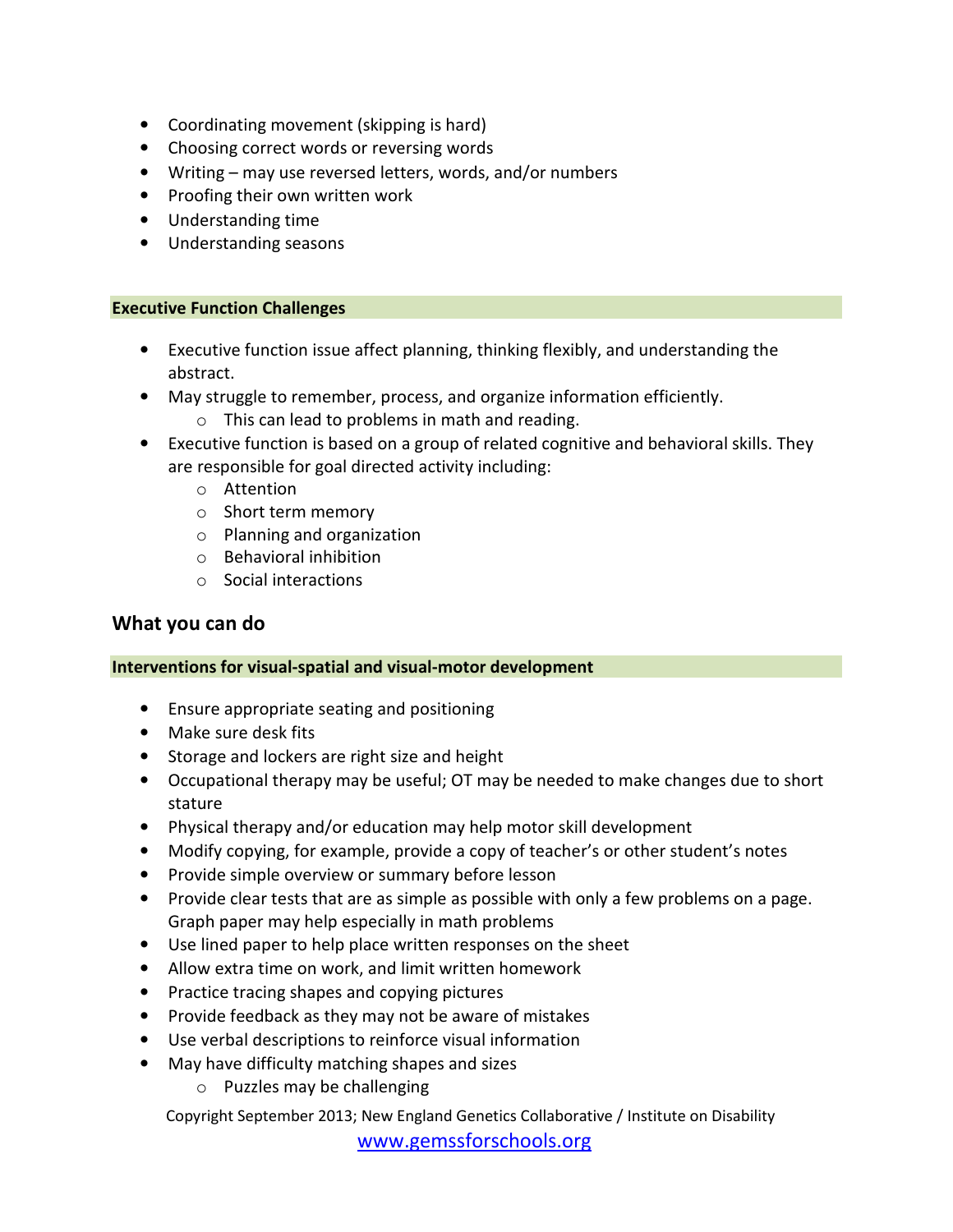#### Interventions for fine motor development

To help with pencil and implement skills due to poor motor control:

- Use thicker pencils or pencil grips
- Sloping surface may help (easels)
- Use fine motor activities (Legos, play dough)
- Practice folding
- Practice cutting with scissors
- Write on every other line
- Allow tracing

#### Strategies to help with Language

- Take learning style into account
- Many strategies that are used with dyslexia can be effective
- May appear to understand but have low comprehension
- Speech therapy for speech and articulation issues

#### Strategies to Help with ADHD

- Seat with limited distractions
- Post schedule and assignments in easy viewing
- Review schedule visually and verbally
- Give reminders of schedule during the day
- Review homework
- Prepare for transitions
	- o Provide alerts 15, 10, and 5 minutes before transitions
- Consider visual and verbal reminders and instruction
- Help with daily organization
- Pair student up with well-organized peer
- Break instructions into steps
- Use priority lists for large assignments
- Allow extra time for tests
- Allow use of fidget toy
- Use communication book between teachers and parents
- Develop rules and routines
	- o Can be a problem with expressive language delay

#### Interventions for communication challenges

• Individuals with speech and motor difficulties often benefit from speech and occupational therapy.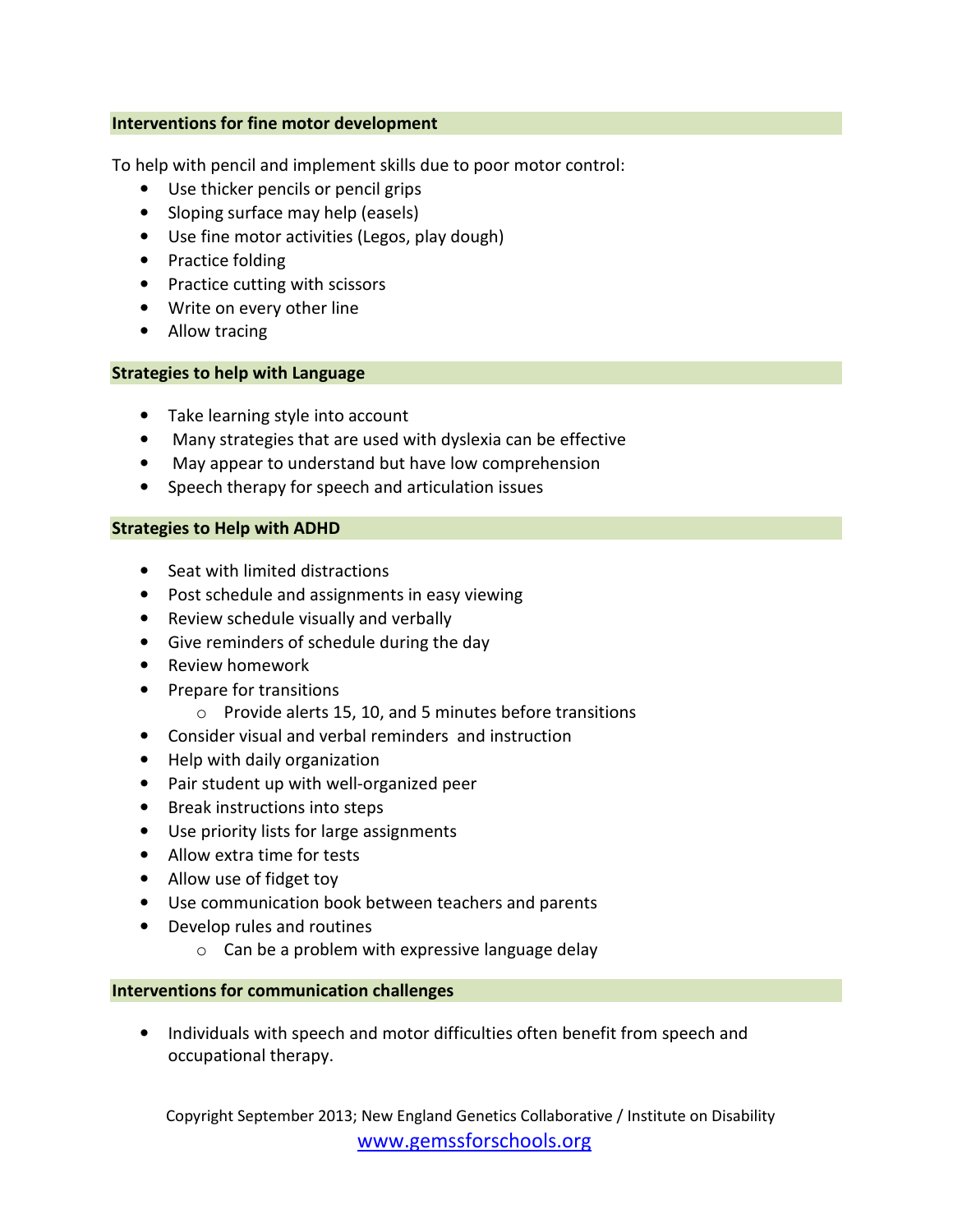- Promote language understanding by using simple short sentences, visual prompts, and pictures.
- Use a child's experiences and interests to engage in learning.
- Allow extra time
- Repeat directions
- Provide lesson summaries
- Record lesson so child can listen again
- Promote language development
	- $\circ$  Give ample time for responding
	- o Boost self-confidence by calling on them when they know answer
	- o Encourage child to repeat the questions before responding
	- o Allow time to rehearse and respond

### Interventions for attention and memory

- Help with organization
- Present information concretely
- Use manipulative materials to demonstrate concepts
- Simplify verbal and explain concepts clearly
- Provide visual cues and instructions
- Repeat information and use positive reinforcement.
- Ask child to repeat instructions.
- Help the child find a starting point especially on complex tasks.
	- o They often have a hard time with multiple step tasks. They may lose track of what they are doing.
- Select relevant task goals.
- Use a calendar to track important events.
- Organize a means to solve complex problems.
- Monitor and evaluate behavior and emotions.
- Help organize everyday needs at school and at home.
	- o Have a place for all things
	- o Use different colored notebooks for different subjects

### Strategies for Dyslexia

- Early identification and intervention
- RTI (response to intervention) program
	- o http://www.rti4success.org/whatisrti

## 3. Behavioral and Sensory Supports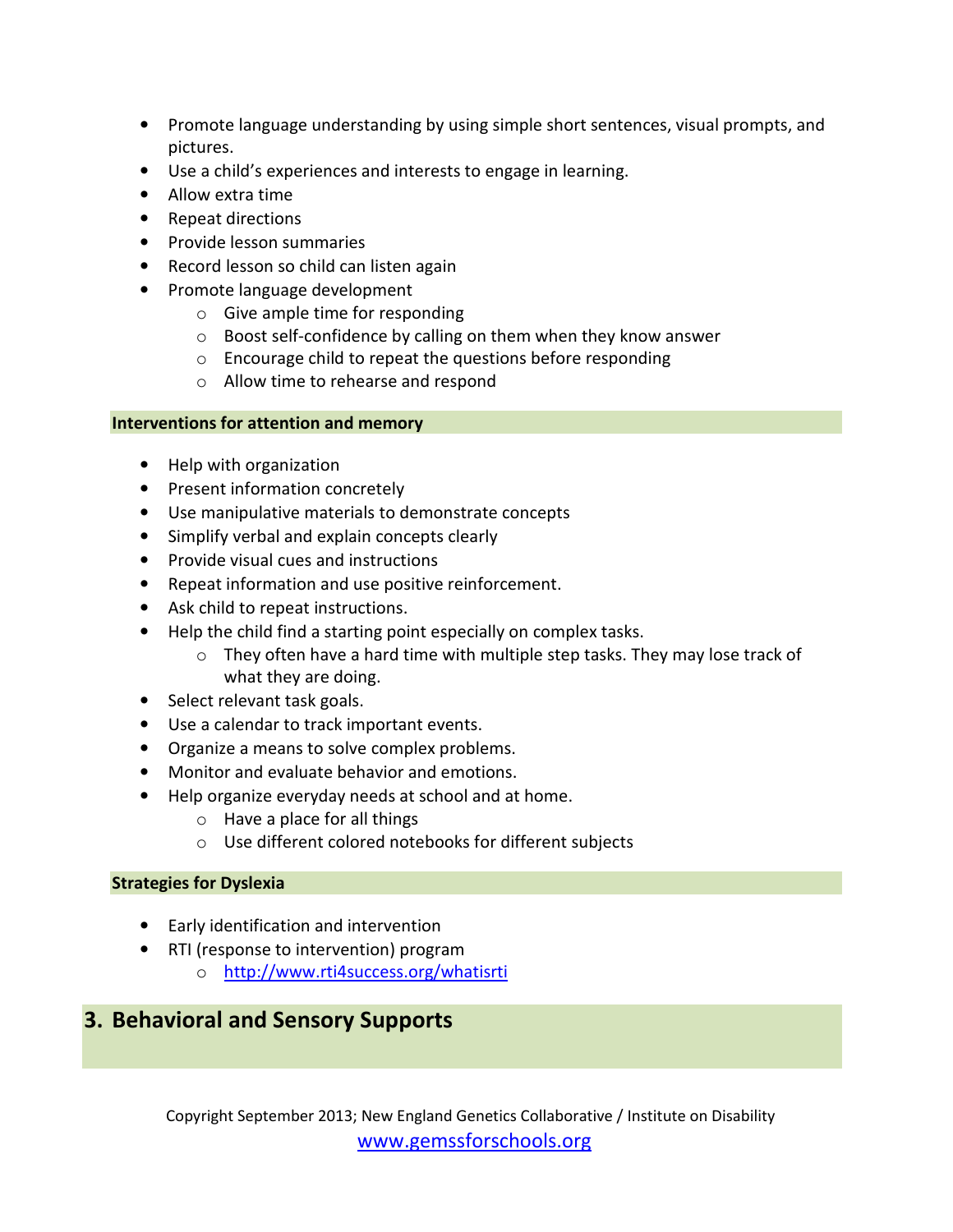## What you need to know

Individuals with NS may have increased anxiety, panic attacks, social introversion, poor selfawareness, and difficulties identifying and expressing feeling and emotions. They may experience teasing over physical appearance and have poor self-esteem.

Research suggests that adults with NS may have mild problems in

- Attention
- Organizational skills
- Psychosocial maturity
- Difficulty expressing emotions and feelings

Adults with NS may also have body image problems with poor self-esteem, depression, and social inadequacy. It is important to note that the majority of adults with NS will finish high school and have paying jobs, and many will attend college.

## What you can do

- Early identification and behavioral interventions can be helpful for anxiety and self esteem issues.
- Provide a peer buddy or social skills group.
- Unstructured situations may be difficult for individuals with mood and anxiety disorder (e.g., school assemblies, in-between classes, on bus, and on field trips).
	- o Watch for overload
	- o Prepare them ahead of time
	- o Offer supports
	- o Redirect behaviors

## 4. Considerations for Field Trips and Special Functions

No special accommodations are needed for individuals with NS syndrome, unless required due to the child's learning and/or behavioral difficulties.

• Individuals may need extra preparation about what to expect during the activity.

Individuals who have NS are not usually limited in their activities. The only exception is for those children with a specific complication.

• A medical doctor will point out if there are any restrictions.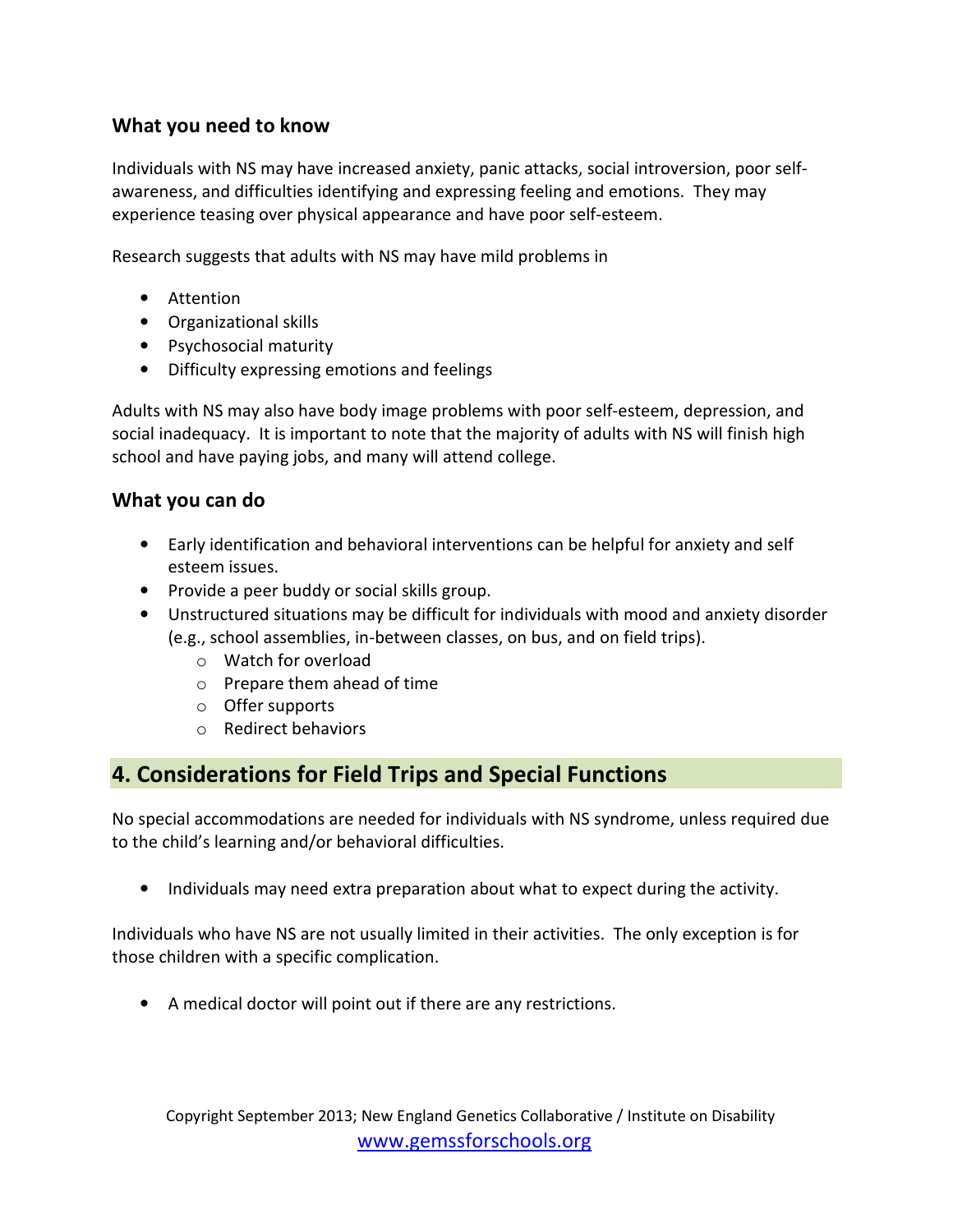## 5. Absences and Fatigue

- School age children who have NS may have increased school absences due to medical issues
- Individuals with NS may suffer fatigue related to cardiac involvement.

## 6. Emergency Plan Considerations

### What you need to know

• Emergency plans will be very individually determined, based on child's behaviors and medical issues.

#### What you can do

• It is important to mention any new signs or symptoms and/or pain to the child's parents.

## 7. Resources

#### Noonan Syndrome Foundation

The Noonan Syndrome Foundation, a branch of the RASopathies Foundation, offers help to get answers, find support, and stay connected. Noonan Syndrome: "the most common syndrome you've never heard of."

http://www.teamnoonan.org/

http://www.teamrasopathies.org/

#### Management of Noonan Syndrome Clinical Guidelines

These guidelines were developed by the Noonan Syndrome Guideline Development Group.

"The guidelines aim to provide clear, and whenever possible, evidenced-based recommendations for the management of patients with Noonan syndrome."

http://www.dyscerne.org/dysc/digitalAssets/0/265\_Noonan\_Guidelines.pdf

Noonan Syndrome Association (UK)